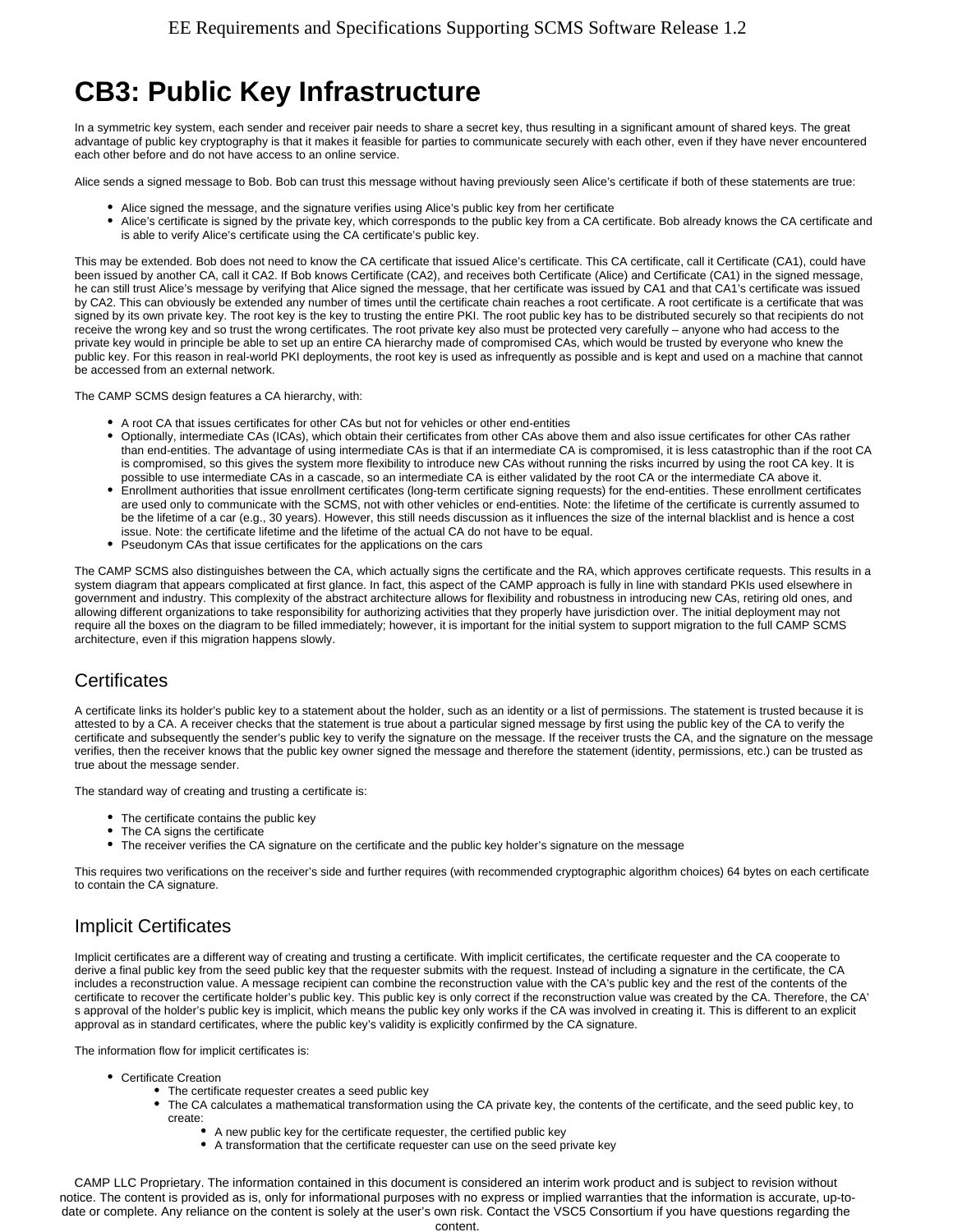## EE Requirements and Specifications Supporting SCMS Software Release 1.2

- A reconstruction value
- The CA sends the certificate contents, the reconstruction value and the private key transformation back to the certificate requester
- The certificate requester applies the private key transformation to the seed private key to obtain the certified private key
- The certificate requester checks that the certified private key corresponds to the certified public key
- Certificate Use
	- The certificate holder (who was the certificate requester in the previous step) signs a message with the certified private key and attaches the certificate (contents + reconstruction value)
		- The receiver uses the certificate contents, reconstruction value and CA public key to recover the certified public key
		- The receiver verifies the signature on the message with the certified public key

Implicit certificates have the following advantages over standard (explicit) certificates:

- An explicit certificate contains a public key (which is an elliptic curve point) and a signature, while an implicit certificate contains only a reconstruction value (which is an elliptic curve point). An implicit certificate is therefore smaller by the size of the signature, which in this case is 64 bytes. (The private key transformation adds 32 bytes to the certificate response compared to a response for an explicit certificate, but this is less than the signature size and is only included in the certificate response, not in signed messages). It is important to note that more details on this topic can be found in Standards for Efficient Cryptography Group, "SEC 4: Elliptic Curve Qu-Vanstone Implicit Certificate Scheme (ECQV)", Working Draft Version 0.97, March 2011, available from [http://www.secg.org.](http://www.secg.org)
- The public key recovery operation and the signature verification can be combined into a single operation that takes approximately the same amount of time as required for a single verification. This is an advantage over explicit certificates, which require two verifications when assuming that the chain of trust ends at the authority issuing the certificate. However, this advantage applies only if a receiver verifies very occasionally. If the receiver verifies multiple messages signed by the same certificate, it is more efficient overall to recover the public key once and cache it. In this case, implicit and explicit certificate verification takes about the same time. A significant population of devices that verify only occasional messages and verify in software is anticipated and for these devices the performance advantages of implicit certificates are very important.

Implicit certificates are covered by patents owned by Certicom Corp. of Mississauga, Ontario, which is currently a wholly-owned subsidiary of BlackBerry Ltd. At the time of this document, there has been an agreement reached between Certicom and the Institute of Electrical and Electronics Engineers (IEEE) concerning the use of the associated patents. OEM lawyers should review [this agreement](https://standards.ieee.org/about/sasb/patcom/loa-1609_2-certicom-22dec2010.pdf) carefully to determine whether it is acceptable and understand what alternatives might exist.

## Detailed Comparison of Explicit and Implicit Certificate Calculations

There are two cases to consider: verifying the certificate chain and message signature and the case where only the message signature is being verified.

### **Explicit Certificates**

Let us first focus on the case of verifying the certificate chain and message signature. In this case, one needs to verify the message signature and the signature on each of the certificates. Verifying requires to perform a "double multiply and add," i.e., calculating aX + bY, where X and Y are elliptic curve points and a and b are integers. Let us denote the cost for one double multiply and add by V. The cost for full certificate chain verification is V \* n, where n is the length of the chain.

Once the full chain is verified, the following information is cached:

[ Cert ID, public key, "successfully verified" ]

This means that any time a message signed by that certificate is received, only one verification step needs to be performed: a lookup of the certificate establishes that it already has been verified. The cached public key is used to verify the message. The computational cost of this reads V.

Summarizing, the total cost for verifying a certificate chain using explicit certificates reads  $V^*$  n for the first verify and  $V$  for the subsequent ones.

### **Implicit Certificates**

Verifying a message signed with an implicit certificate can be done in two steps: extracting the public key from the certificate and verifying the message. To extract the public key from a certificate, the public key from the issuer's certificate is required. The public key extraction operation is also a double-multiplyand-add. Thus, verifying an implicit certificate chain can be done using V  $*(n + 1)$  operations: V for extracting the public key, and V  $*$  n for verifying the certificate chain. At the end of the operation,

[ Cert ID, public key, "successfully verified" ]

is cached. Subsequent messages signed by that certificate can be verified at a cost of V.

Summarizing, the total cost for verifying reads V  $*$  (n + 1) for the first verify, and V for the subsequent ones. This is slightly higher than for the explicit certificates case, but it should be observed that the same hardware as for the explicit case can be used. Recall that implicit certificates have an advantage in terms of size (64 byte in the considered case).

Finally, there is a way to improve the computational performance. Consider the case of a signed message with a certificate chain of length 2, i.e.,

[ message, end-entity (implicit) certificate, known trusted (explicit) CA cert].

One can combine public key extraction and verification into a single operation, a "triple" multiply and add operation with cost approximately 1.16 \* V. So the first verification comes at a cost of approximately 1.16 \* V instead of 2 \* V. However, combining operations in this way does not output the public key, so all subsequent operations (e.g., verifying subsequent messages signed with the same certificate) also come at a cost of 1.16 \* V.

#### **Hardware Support**

There are two types of double-multiply-and-add that may be supported by hardware:

CAMP LLC Proprietary. The information contained in this document is considered an interim work product and is subject to revision without notice. The content is provided as is, only for informational purposes with no express or implied warranties that the information is accurate, up-todate or complete. Any reliance on the content is solely at the user's own risk. Contact the VSC5 Consortium if you have questions regarding the